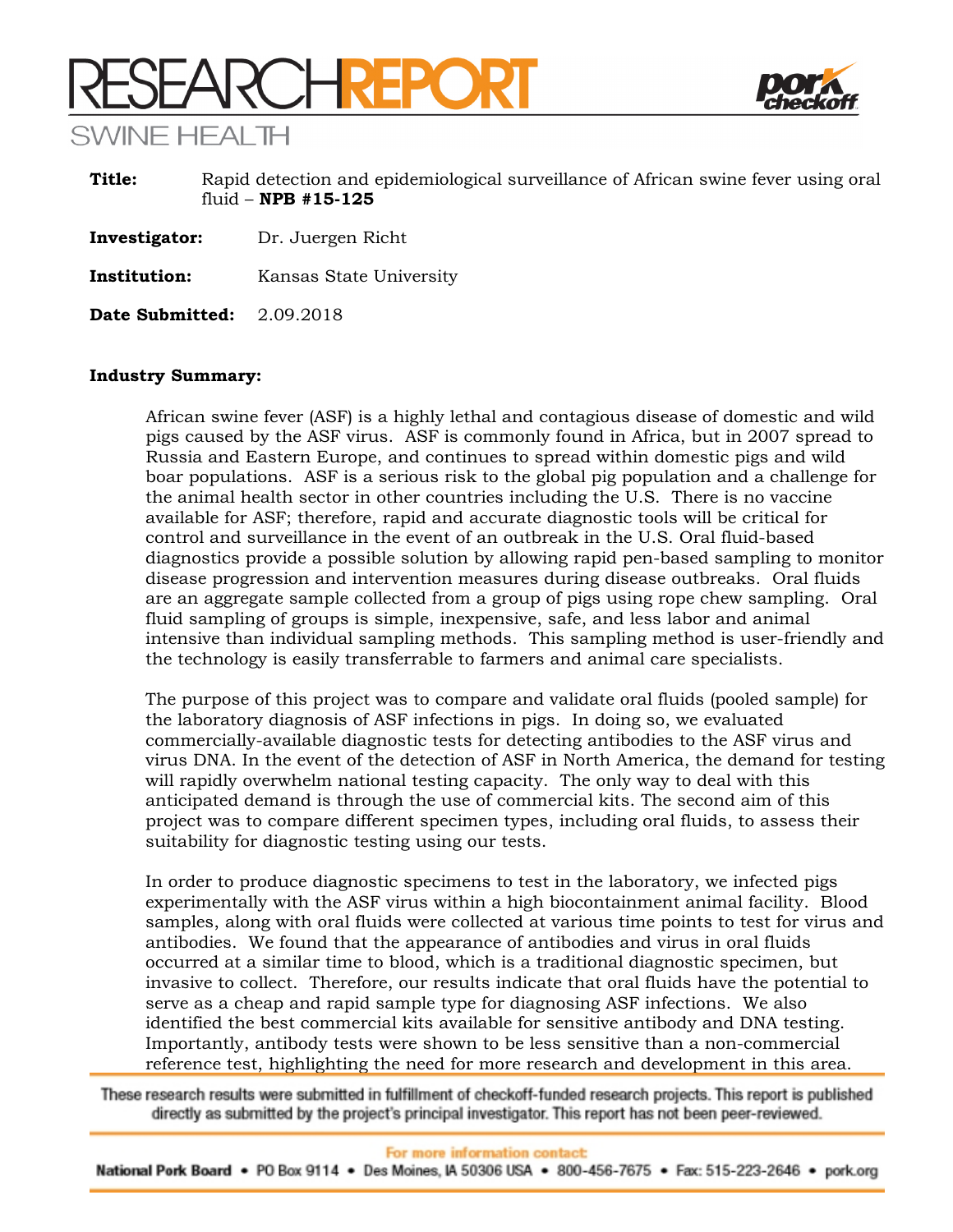The results from this study have enabled us to identify sensitive diagnostic tools that are available commercially and can be applied to a variety of scenarios, such as diagnosis of infection during an outbreak, surveillance, and proof of freedom from ASF. The information we have generated will assist the swine industry and animal health decision makers concerning the tools and surveillance strategies available to deal with the potential emergence of ASF in North America. The results derived from this project have also underlined the need for future research on improved ASFV diagnostics.

**Keywords:** African swine fever, oral fluids, diagnostics, detection, surveillance

#### **Scientific Abstract:**

African swine fever (ASF) is a highly lethal and contagious disease of domestic and wild pigs. ASF is endemic to Africa, however in 2007 the ASF virus (ASFV) spread to Eastern Europe and subsequently spread to nine other countries, causing devastating impacts to their pork industries. If ASF were to emerge in the USA, the availability of accurate diagnostic tools and effective surveillance strategies would be critical for rapid detection and control. Oral fluid-based diagnostics provide a possible solution by allowing pen-based sampling. Using specimens derived from an experimental ASFV contact-infection model, we compared the diagnostic performance of a selection of commercially available diagnostic kits and OIE-recommended tests for the detection of specific antibodies and viral DNA. A comparison of diagnostic performance as a function of specimen (oral fluid vs. serum) was also performed. In three groups of pigs  $(n=6, n=8, n=16)$ , two, two and four "donor" pigs, respectively, were inoculated intramuscularly with a moderately pathogenic strain of ASFV (Malta/78) and then returned to the remaining (contact) pigs in each group. The donor pigs developed severe disease between 6 and 11 days post infection (dpi) and were euthanized having reached predetermined humane endpoints. Contact pigs began showing clinical signs from day 5 post infection, which progressed to severe clinical signs between 14-35 dpi, at which point the majority of pigs were euthanized. Oral fluids collected with cotton rope, oral swabs, and faeces (pen) were collected daily and blood was taken every 2-3 days. Serological testing for ASFV antibodies in serum and oral specimens was completed using commercially available ELISAs from Ingenasa, IDvet and Svanova, and compared to the 'gold standard' immunofluorescence antibody (IFA) test. The IFA test proved to be more sensitive than the ELISA for detecting serum antibody, however, was comparable to a prototype IDvet Oral Fluids indirect ELISA. These results highlight the need for further development and commercialisation of sensitive ELISAs. Two commercial PCRs (Ingenasa qPPA and the IDEXX RealPCR ASFV DNA test) were also evaluated and compared with an OIE-recommended assay. All three assays showed similar levels of sensitivity for detecting ASFV DNA in blood. However, the IDEXX PCR was markedly more sensitive for detecting ASFV DNA in oral swabs or fluids. This study supports the potential use of oral fluids for surveillance testing, and has identified sensitive diagnostic tools to assist the swine industry and animal health decision makers concerning the tools and surveillance strategies available to deal with the potential emergence of ASFV in North America.

# **Introduction:**

With increasing globalization, the presence of transboundary animal diseases anywhere in the world is a serious risk to U.S. agriculture. ASFV was introduced into Georgia in 2007 and spread rapidly to neighboring countries, including the Russian Federation (RF), by movement of wild boar and infected pork meat (FAO, 2008; Sánchez-Vizcaíno et al., 2015). Initially limited to wild boar and the free-range pig production systems in the South of the RF, ASFV rapidly spread to the commercial pig production sectors in the North, then to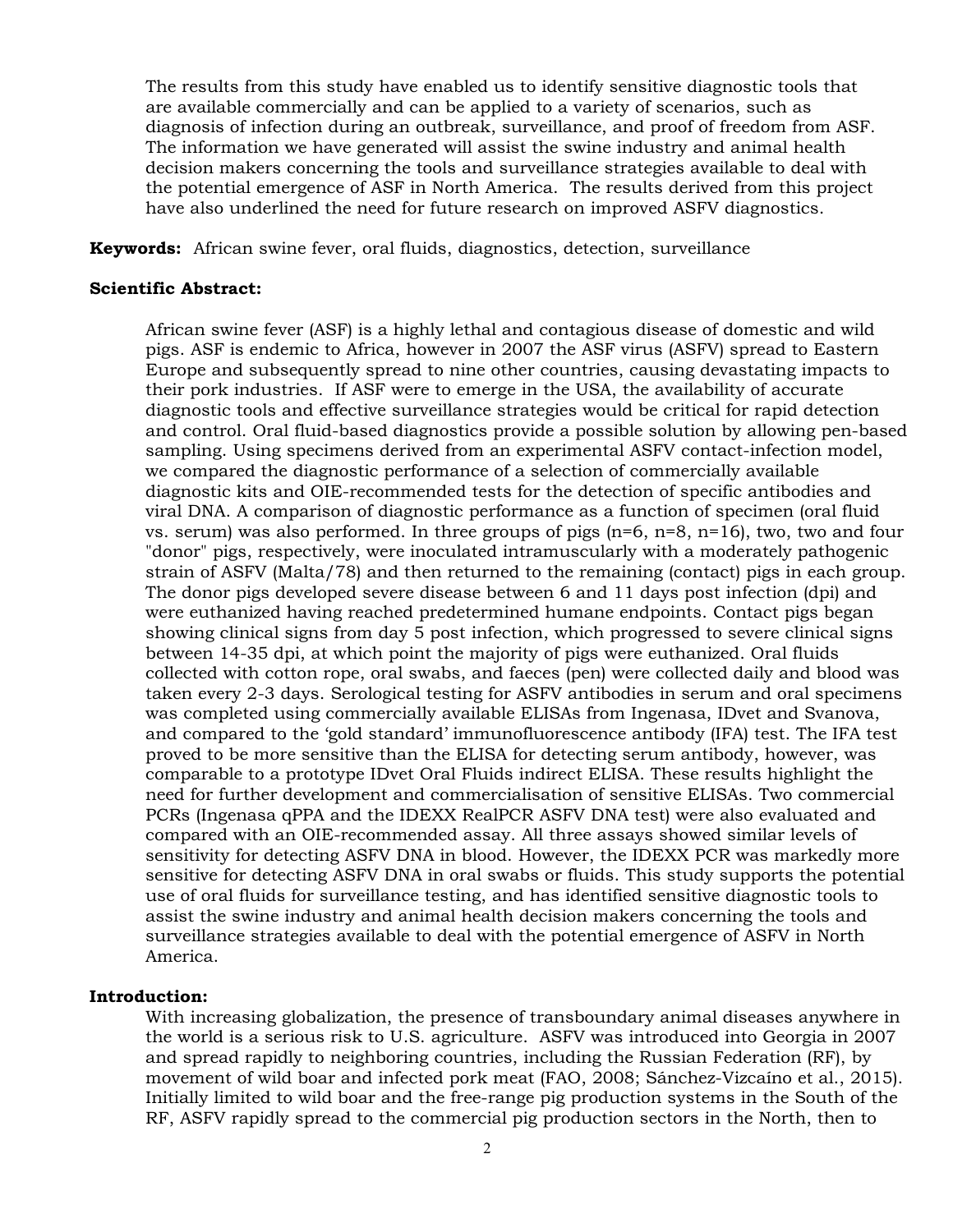the West via wild boar and domestic pigs. ASFV reached Ukraine in 2012 and Belarus in 2013. Subsequently, cases have been reported in five EU countries (2014: Lithuania, Poland, Latvia and Estonia; 2017: Czech Republic) in both wild boar and domestic holdings. Under the present circumstances, the likelihood of eradicating ASFV from the RF and affected Eastern European countries is remote and ASFV will continue to threaten the food security of the whole of Eastern and Central Europe. Southeastward spread from the RF also threatens China – the world's largest producer of pigs. This worsening situation represents a serious risk to the global pig population and a challenge for the animal health sector in other countries including the USA. For this reason it is critical for US decisionmakers, industry, and diagnostic laboratories to be prepared to deal with an incursion of ASFV. If such an event were to occur, accurate and cost-effective surveillance measures will be the key to the efficient eradication of ASFV and the rapid economic recovery of the swine industry.

ASF surveillance using oral fluids to enable early detection holds great potential to minimize the spread of disease. In the event of an ASFV outbreak in North America, the key to rapid detection and control is immediate access to accurate diagnostic tools and an efficient surveillance (sampling) strategy. The major barrier to efficient surveillance is the complexity and cost of collecting and testing statistically appropriate numbers of samples. Oral fluid-based diagnostics provide a possible solution to this problem by allowing for pen-based sampling.

Oral fluid is a mixture of saliva and oral mucosal transudate that contains pathogens and antibodies. Oral fluids are an aggregate sample collected from a group of pigs. As such, it represents the contribution of the pigs that chew on the rope (Olsen et al., 2013). Group sampling is cost-effective, diagnostically sensitive and specific, and practical, i.e., enables the surveillance of large populations of swine. Oral fluid sampling is simple, inexpensive, safe, and less labor and animal intensive. The method is user-friendly and the technology easily transferrable to farmers and animal care specialists. The ease of use and cost effectiveness of oral fluid enables multiple sampling to monitor disease progression and intervention measures and enables rapid sampling during disease outbreaks.

Oral fluids have been used to for the laboratory diagnosis of swine pathogens such as footand-mouth disease virus, porcine circovirus type 2 and porcine reproductive and respiratory syndrome virus (Kittawornrat et al., 2012; Prickett et al., 2008; Vosloo et al., 2013). Several PCR- and antibody-based diagnostic assays are currently available in commercial and public laboratories for the detection of ASFV using various diagnostic sample matrices, including oral fluid, serum, and feces (Aguero et al., 2003; King et al., 2003; Zsak et al., 2005). Stimulated by the global spread of ASFV, additional assays are under development. The current standard for detection of ASFV is real-time PCR (RT-PCR). Previous DHS-supported research (#HSHQDC-11-X-00528 and #2010-ST-061- AG0002) showed that oral fluids are a suitable sample for a highly sensitive RT-PCR. However, limiting the testing options to PCR is the diagnostic equivalent of "all eggs in one basket".

Serum antibody detection has historically been used in combination with virus detection in ASFV surveillance and control programs in the Iberian Peninsula and Sardinia, particularly as a tool for the detection of ASFV carrier animals. Research conducted by members of our research team confirmed that ASFV antibodies can also be detected in oral fluid (Mur et al., 2013). More recently, NPB-supported research (#13-048) resulted in the development of a "dual" ASFV antibody ELISA (manuscript in preparation). In brief, IgG antibodies were detected by 12 days post infection (DPI) in both serum and oral fluid specimens. Evaluation of 200 serum and oral fluid samples submitted to the Iowa State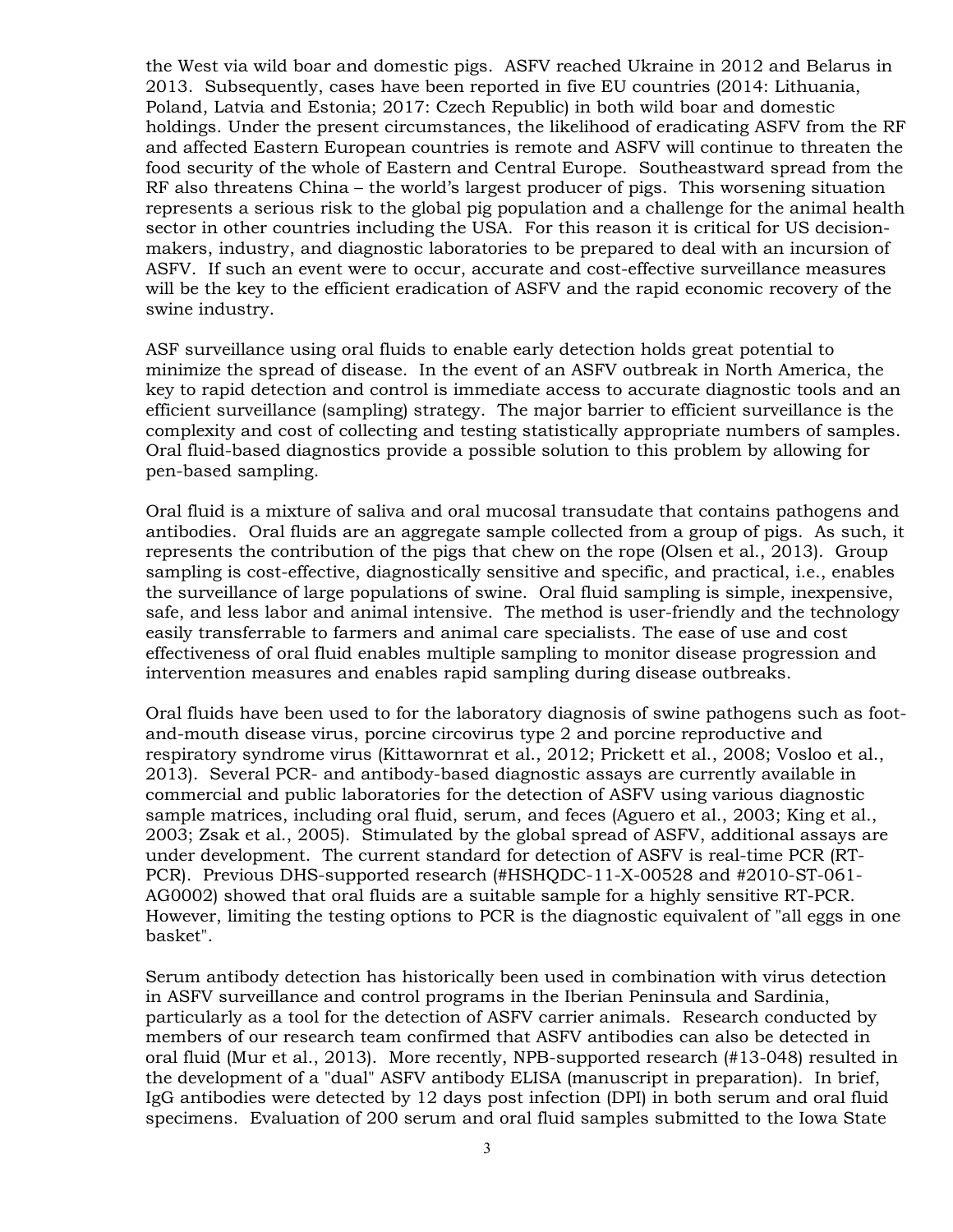University Veterinary Diagnostic Laboratory from U.S. swine herds (i.e., a known ASFVnegative population) showed specificities of 99.5% and 100% for serum and oral fluid samples, respectively. Thus, the test detected ASFV antibodies in both oral fluid and serum samples and is highly specific for both specimen types. Thus, screening (oral fluid) and confirmatory (serum) testing may be done simultaneously using the same ELISA kit.

#### *Importance to Stakeholders*

Traditionally, ASFV surveillance has been based on collecting and testing individual pig nasal swab and/or serum samples, but the labor and cost of this approach makes it unacceptable for routine use. For the reasons outlined above, a more efficient and effective surveillance system could be based on collecting and testing oral fluid specimens. In addition, the limited availability of validated commercial kits for use in oral fluids will limit its routine use in surveillance. The purpose of this project was to compare and validate oral fluid (pooled sample) for the molecular and serological detection of ASF. The results have enabled us to identify the most sensitive PCR- and ELISA-based diagnostic tools available commercially that can be applied to a variety of scenarios (e.g. negative cohort testing, diagnosis of infection during an outbreak, surveillance, vaccine monitoring, proof of freedom from ASF). The information we have generated on specimen and assay performance will inform the swine industry and animal health decision makers concerning the tools and surveillance strategies available to deal with the potential emergence of ASFV in North America. More specifically, this work will enable decision makers to make an informed selection of the best combination of specimen and test for different ASFV disease control scenarios. The results derived through this project have underlined the need for future research on improved ASFV diagnostics, particularly in the development of more sensitive ELISA tests.

#### **Objectives:**

Aim 1. Compare the diagnostic performance of available ASFV RT-PCR and ELISAs, including commercially available kits.

Aim 2. Compare diagnostic performance as a function of the diagnostic specimen tested [oral fluid vs. oral swabs (PCR and ELISA), vs. blood (PCR), vs. serum (ELISA) vs. fecal specimens (PCR and ELISA)].

#### **Materials & Methods:**

*Ethics Statement.* Animal work was approved by the CSIRO Australian Animal Health Laboratory (AAHL) Animal Ethics Committee (permit number 1795). All procedures were conducted per the guidelines of the National Health and Medical Research Council as described in the Australian code for the care and use of animals for scientific purposes, 8th edition (2013).

*Virus*. The Malta/78 strain of ASFV was used in this study, which was originally isolated from Malta in 1978 from the spleen of an infected pig (Wilkinson et al., 1981). ASFV Malta/78 has been characterized as moderately virulent in phenotype and belonging to genotype 1. All *in vitro* and *in vivo* work involving live ASFV was conducted within biosafety level 3 facilities at the AAHL. Prior to inoculation in pigs, virus was cultured in primary porcine bone marrow cells, as previously described (Jaing, et al., 2017).

*Experimental infection of pigs.* Groups of 5–6 weeks old Landrace cross domestic pigs were used in two separate infection trials. Pigs in both experiments were acclimatized in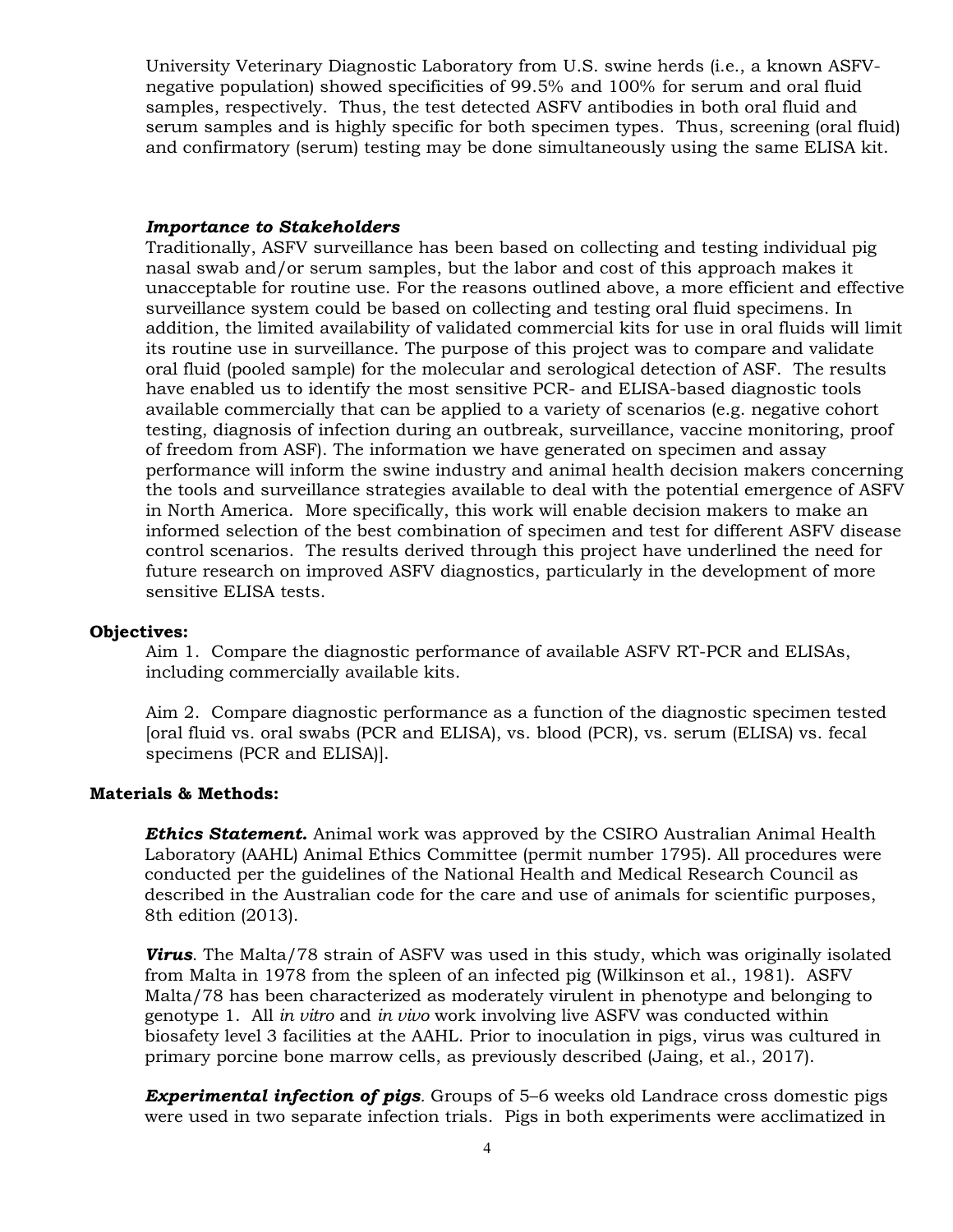the animal rooms for a period of approximately one week prior to inoculation. During this time, baseline samples were collected, including oral and pen fecal swabs, serum, blood. Fecal samples were collected from the floor of the pen and represent a group or aggregate sample. Temperatures were also recorded during the pre-challenge period and pigs undertook 'rope training', in which they were encouraged to chew on a cotton rope used for oral fluid collection. Ropes for oral fluid collection consisted of unraveled three-strand cotton rope (~12 mm wide and 20 cm long). Oral fluids from ropes were collected as previously described (Kittawornrat et al., 2013). Pigs were lightly anaesthetized for all blood and serum collections. The first experiment involved eight pigs: two donor pigs were physically separated from the remaining animals and inoculated intramuscularly (i.m.) with  $10^{3.8}$  TCID<sub>50</sub> of virus. After 24 hours, the inoculated pigs were returned to the contact animals. Oral swabs and rectal temperatures were taken from each pig daily, as well as pen fecal samples. Blood samples were collected from day 3 (day 2 contact) and then on alternate days. The second experiment was performed in the same way as Experiment 1 except that four pigs were directly inoculated i.m. and returned to twelve contact pigs after 1 hour. Following inoculation, pigs were monitored daily then twice daily or more following the appearance of clinical signs. The clinical scoring system was employed in combination with qualitative endpoint criteria as previously described (Jaing, et al. 2017).

*PCR testing.* Real-time PCR was performed on extracts of whole blood, oral fluids, and oral and pen fecal swabs. Viral DNA was extracted using the Ambion MagMAXTM−96 Viral Isolation Kit and the MagMAXTM Express-96 Magnetic Particle Processor. As a reference 'gold standard' assay, the OIE-recommended real-time PCR assay (King assay) described by King et al. (2003) was employed using the following reaction mix: 5 μL of DNA template, sense and antisense primers (900 nM) and TaqMan® probe (250 nM), and AgPath-ID one-step RT-PCR reagents (ThermoFisher) in a 25 μL reaction volume. Thermocycling conditions were 45 °C 10 min, 95 °C 10 min, and 45 cycles of 95 °C 15 sec, 60 °C 45 sec. Tests with a cycle threshold (Ct) ≥45 were considered negative.

The commercially-available kits evaluated were the Ingenasa qPPA and the IDEXX RealPCR ASFV DNA test. The latter test was provided by IDEXX as a prototype, which was made commercially available in 2017. A second prototype version of the Ingenasa qPPA kit was also supplied that was modified for improved sensitivity for detecting ASFV DNA in oral fluids. PCR test kits were kindly supplied by Dr. Patricia Sastre (Ingenasa) and Dr. Valerie Leathers (IDEXX).

**Serological testing.** Serum samples for antibody testing were heat-inactivated at 60 °C for 1 hr prior to serological testing. Commercially available ELISA kits were compared with the AAHL in-house immunofluorescence antibody (IFA) test, based on the OIErecommended test (Jaing et al., 2017). For ELISAs, both competitive (C-ELISA) and indirect (i-ELISA) formats were used (Table 1), following manufacturer's instructions. In some instances, prototype kits were used that were made available specifically for this project by the manufacturers. Serum and OF specimens collected before and after virus challenge were used for ELISA testing. We thank Dr. Patricia Sastre (Ingenasa), Dr. Loic Comtet (IDvet) and Prof. Malik Merza (Boehringer Ingelheim Svanova) for kindly providing ELISA kits for evaluation.

**Quality Control.** Laboratory diagnostics at AAHL was performed in the Diagnostic Virology laboratory, which is a National Association of Testing Authorities (NATA, Australia)-accredited laboratory, operating under a quality assurance system, following ISO9001:17025 standards.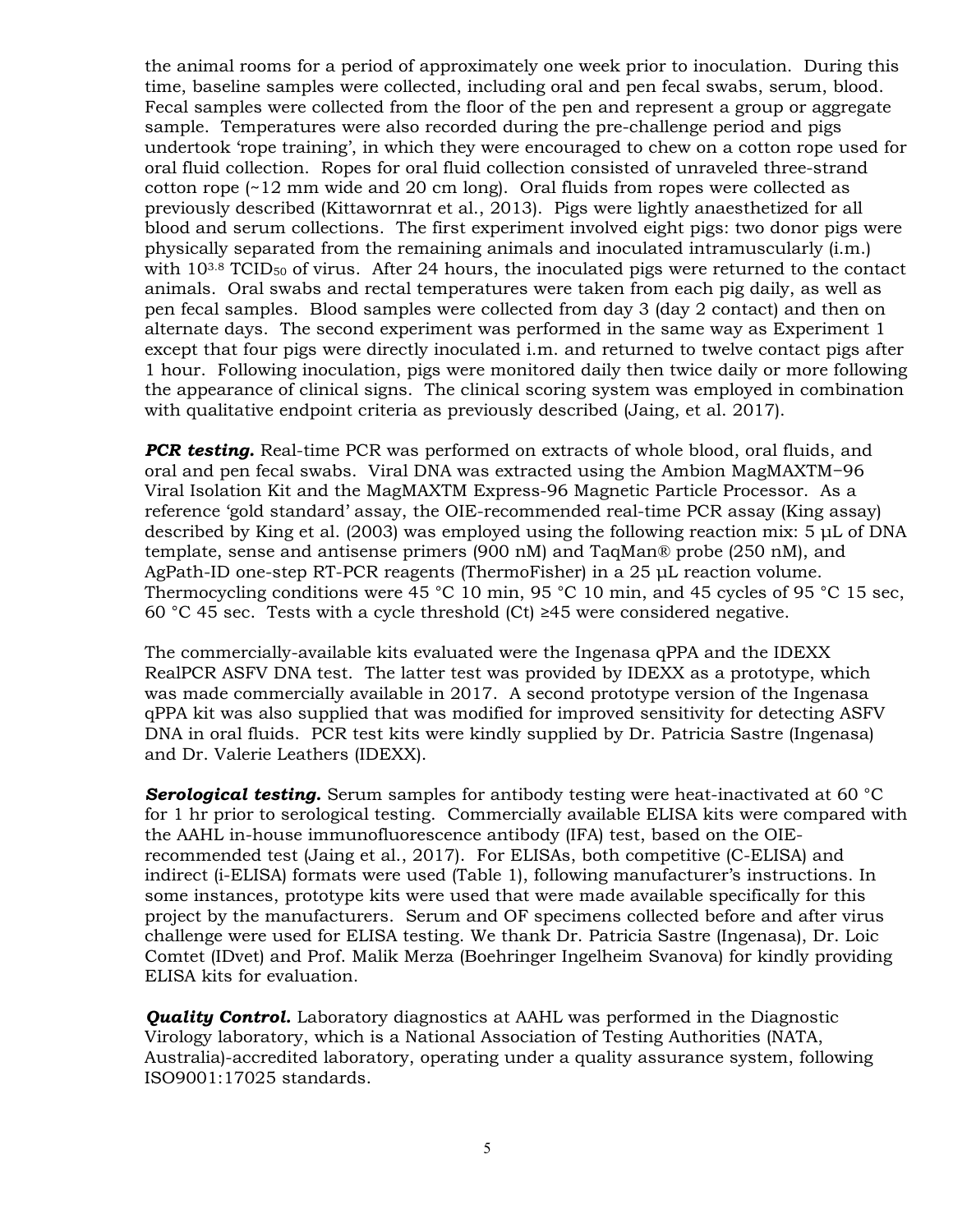Table 1. Commercial ELISAs used in this study.

| Kit/test                        | Format      | <b>Recommended sample</b>               |  |
|---------------------------------|-------------|-----------------------------------------|--|
|                                 |             | type                                    |  |
| <b>ID.vet ID Screen</b>         | Competitive | Serum, plasma                           |  |
| <b>ID.vet ID Screen</b>         | Indirect    | Serum, plasma, meat juice,              |  |
|                                 |             | blood filter paper                      |  |
| ID.vet Oral Fluids <sup>a</sup> | Indirect    | OF                                      |  |
| Svanova ASFV-Ab                 | Indirect    | Serum, plasma, oral fluids <sup>b</sup> |  |
| Ingenasa INgezim PPA            | Competitive | Serum                                   |  |
| Compac 1.1PPA.K.3               |             |                                         |  |
| Ingenasa INgezim ASF            | Indirect    | Serum, oral fluid, meat                 |  |
| 11.ASF.K.1                      |             | juice                                   |  |

a Prototype

b Optimization needed for oral fluids

# **Results:**

# *Clinical outcome of experimental infections.*

Clinical scores for pigs following inoculation with ASFV are summarized in Fig. 1. Directinoculated and contact pigs showed signs and lesions characteristic of pathogenic ASF. Clinical scores were observed from day 3 PI in the direct inoculated pigs, progressing rapidly until pigs reached humane endpoints between days 6 and 11 post-inoculation. Onset of significant clinical signs in contact pigs occurred between days 10 and 12, gradually increasing thereafter. Humane endpoints were reached in all but one animal, from day 13 to 22 post-inoculation. Two pigs survived until 35 days until one reached human endpoint and the remaining animal was euthanized for welfare reasons. Clinical signs included fever  $(>41 \degree C;$  Fig. 1), skin lesions, diarrhea (sometimes bloody), conjunctivitis, decreased activity, reduced body condition, swollen joints and lameness, dyspnea. Gross pathology was characteristic of ASF, and included enlarged, congested lymph nodes, accumulation of fluid in the abdominal, thoracic and pericardial cavities, multifocal sub-capsular petechiae on kidneys, distention of the wall of the gall bladder with blood, and congested lungs.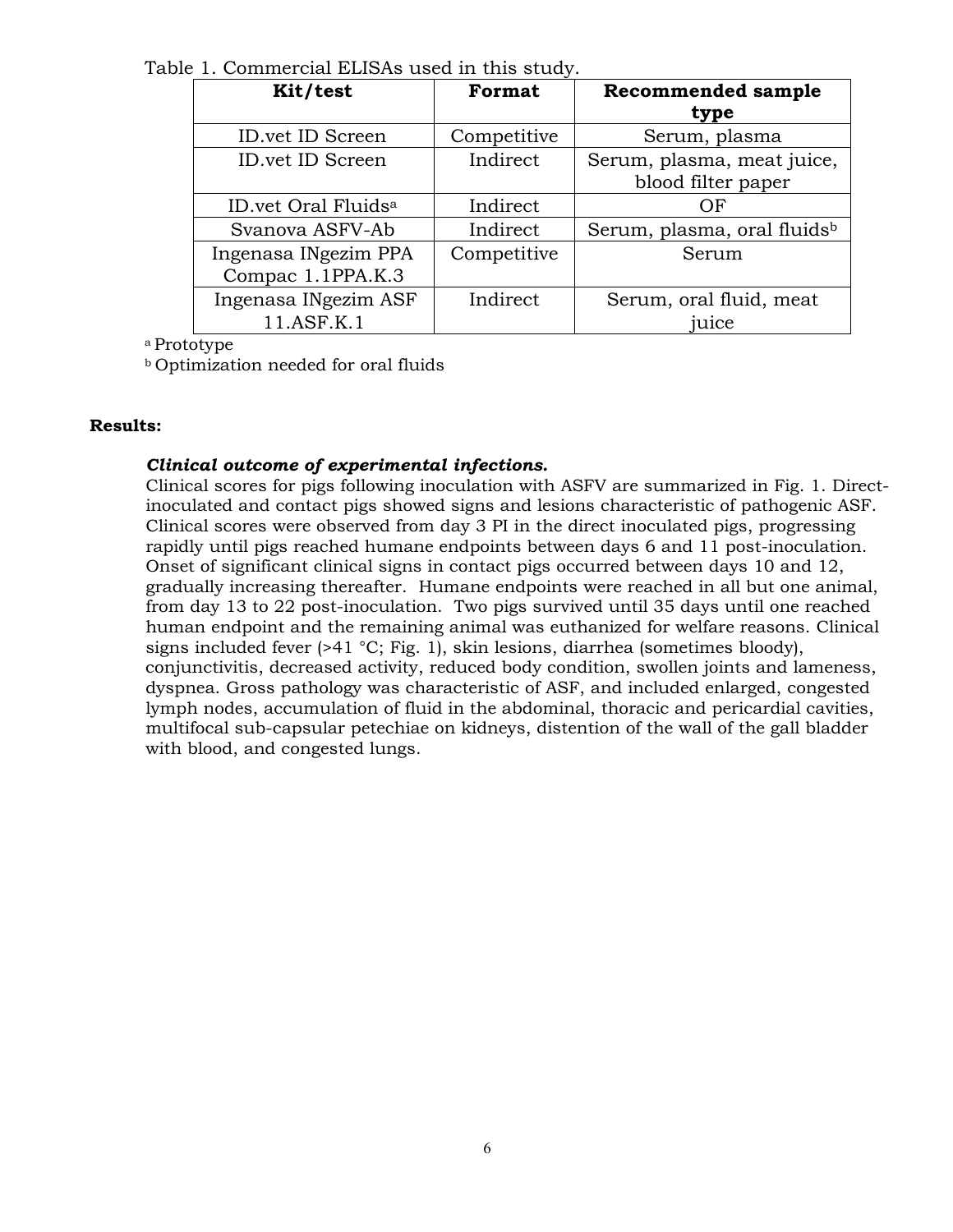

Fig. 1. Clinical scores (A, B) and rectal temperatures (C, D) of pigs inoculated with ASFV. Experiment 1 (n = 8 pigs; A, C) and Experiment 2 (n = 16 pigs; B, D). Error bars shown are standard deviation of the mean.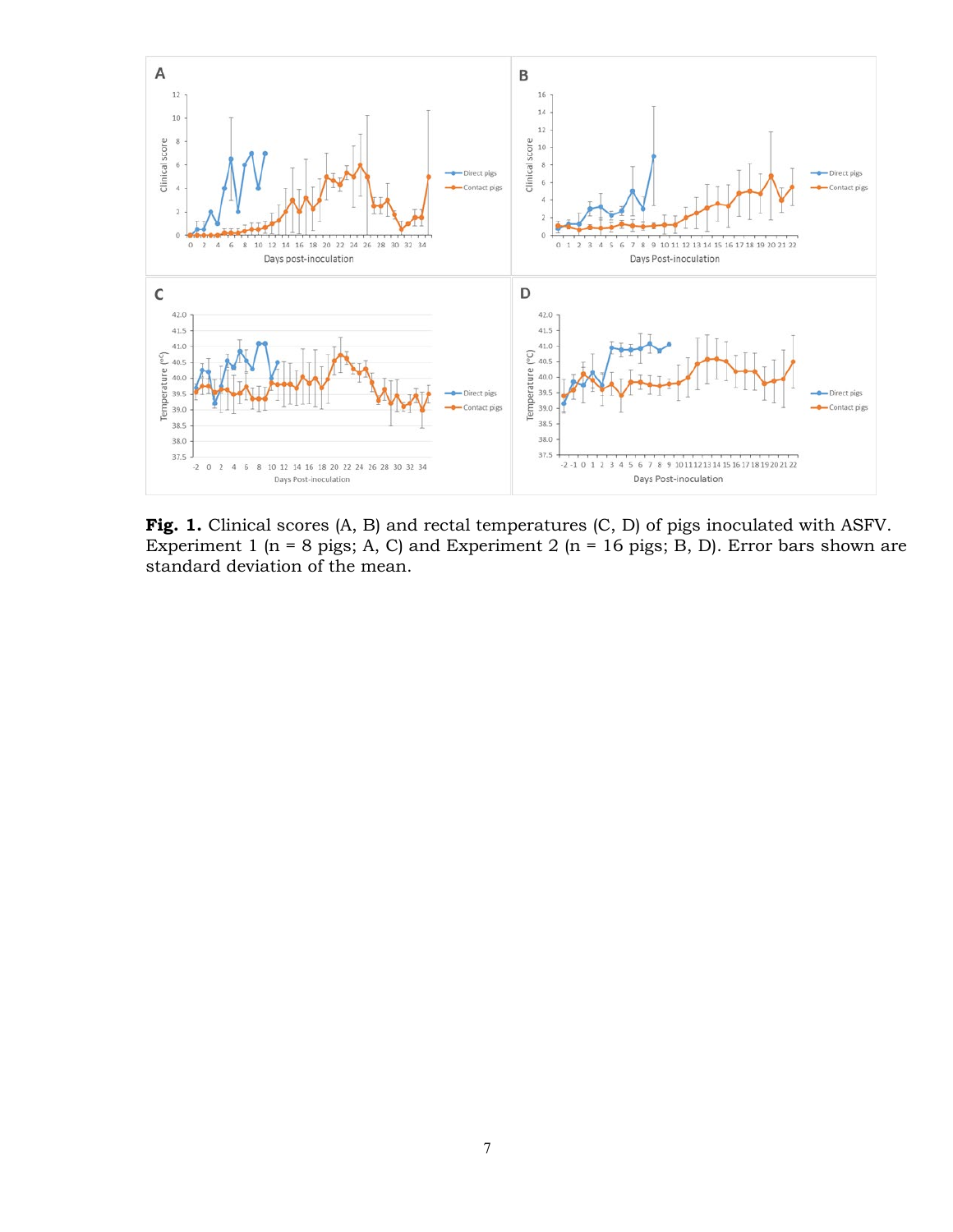# *Comparison of the diagnostic performance of commercially available ASFV PCR and ELISAs.*

**i. PCR.** To compare commercial kits with the reference King assay, a testing strategy was employed whereby whole blood or oral swab specimens that tested positive or indeterminate in the King assay were subsequently tested using commercial kits. This was done to minimize costs and for practical reasons (viz., limitations on kit numbers). All oral fluid sampled post challenge were tested using all three kits. In preliminary studies using the King PCR assay, pen fecal samples were found to be unsuitable for detecting ASFV DNA. To optimize the available commercial PCR kits, it was decided to focus on blood and oral samples.

Summary of PCR testing is provided in Table 2. The results for PCR testing of whole blood samples from ASFV-infected pigs showed that the IDEXX assay was able to detect a slightly higher percentage of samples that were positive in the King reference assay compared to the Ingenasa test (95% vs 90.6%). Using oral swabs from individual pigs, the IDEXX test out-performed the reference test by detecting 100% of samples compared to 88.2% for the King PCR. The Ingenasa PCR was unable to detect any of the positive oral swab specimens. Oral fluids collected from day 1 PI to the end of each experiment were tested, including negative specimens. A similar pattern observed for oral swabs was found, with the highest percentage of positive specimens detected by the IDEXX test (80%), followed by the King PCR (46.7%), while only 4.3% of samples were positive using the Ingenasa test.

Subsequently, a modified Ingenasa assay was provided by the manufacturer and tested using selected blood and oral specimens. This test performed significantly better than the previous version for all specimens, detecting ASFV DNA in 8 of the blood samples that previously tested negative (remaining sample not tested). Similarly, for oral fluids, 37 samples that were previously negative or indeterminate, were re-tested and 30 (81.1%) of these were positive in the modified assay. Using oral fluids, this test was comparable to the King reference assay, with 48.6% of the 34 samples testing positive.

**ii. Serology.** Serum and oral fluids specimens collected pre- and post-challenge were tested using commercial ELISAs manufactured by IDvet, Svanova and Ingenasa (Table 1). The performance of these assays was compared with the reference IFA test. The table below (Table 3) summarise the results for serological testing using kits from each of the manufacturers.

Testing pre-challenge serum showed that all tests were highly specific, with no falsepositives detected. Testing of post-challenge sera collected from day 3 post-inoculation revealed that the IFA test was the most sensitive, detecting 25.9% antibody-positive samples from a total of 174 sera tested. The two Ingenasa ELISAs and the IDvet C-ELISA were the next most sensitive assays, with around 16-17% samples testing positive. The IDvet i-ELISA and the Svanova i-ELISA were the least sensitive in our hands, detecting 9.2% and 6.4% positive samples, respectively.

Oral fluids collected by rope sampling in the pens were also tested using the commerciallyavailable Ingenasa i-ELISA and a prototype IDvet ELISA designed for oral fluid testing. The Svanova ASFV-Ab kit was initially used for testing of both serum and oral fluid. This test is currently only recommended for serum testing and preliminary testing of oral fluids revealed technical issues that are being resolved with the manufacturer. Therefore, results are not shown for oral fluid testing using the Svanova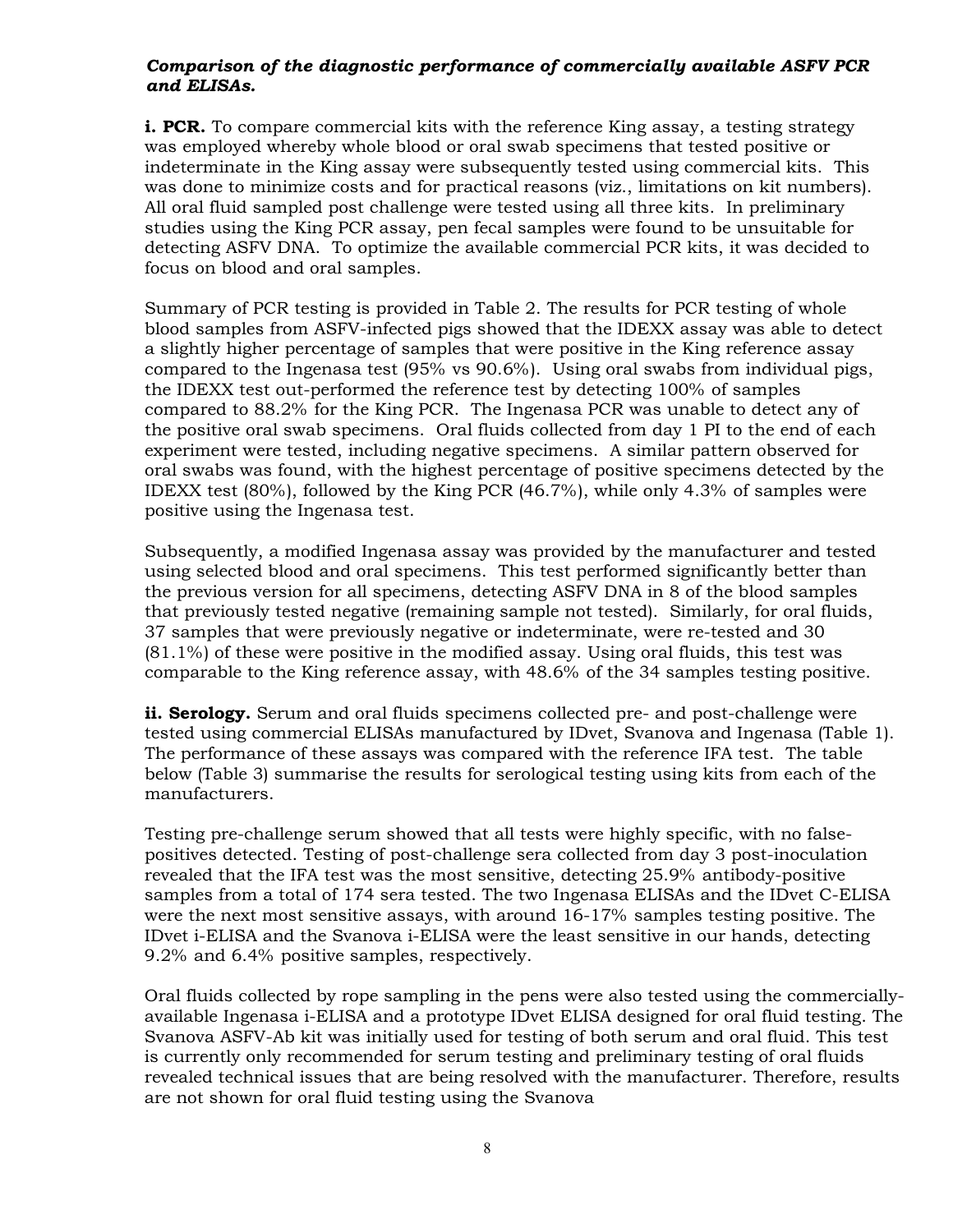**Table 2.** Comparison of real-time PCR results between assays and sample types. All oral fluid (OF) samples collected post-challenge were tested in all three kits. Only whole blood (WB) and oral swabs (OS) specimens that tested positive or indeterminate in the King assay were subsequently tested using the commercial kits.

| <b>PCR Kit</b>         | Sample type | Pos        | <b>Neg</b>      |
|------------------------|-------------|------------|-----------------|
| King                   | <b>WB</b>   | 96 (100%)  | $\overline{0}$  |
|                        | <b>OS</b>   | 45 (88.2%) | $6^{\rm a}$     |
|                        | OF          | 21 (46.7%) | 25              |
| Ingenasa qPPA          | WB          | 87 (90.6%) | <b>g</b> b      |
|                        | <b>OS</b>   | $\Omega$   | 51c             |
|                        | OF          | $2(4.3\%)$ | 44c             |
| Modified Ingenasa qPPA | <b>WB</b>   | NA         | <b>NA</b>       |
|                        | <b>OS</b>   | NA.        | <b>NA</b>       |
|                        | OF          | 17 (48.6%) | 18 <sup>d</sup> |
| <b>IDEXX</b>           | WB          | 95 (100%)  | 0 <sup>e</sup>  |
|                        | <b>OS</b>   | 51 (100%)  | $\overline{0}$  |
|                        | OF          | 36 (80%)   | <b>Q</b> e      |

a Includes six samples that tested as indeterminate (Ct >40-45) and were re-tested as negative;

 $b$  Includes two samples that tested as indeterminate (Ct >40-45);

 $c$  Includes one sample that tested as indeterminate (Ct >40-45);

 $d$  Includes six samples that tested as indeterminate (Ct >40-45);

e One sample not tested.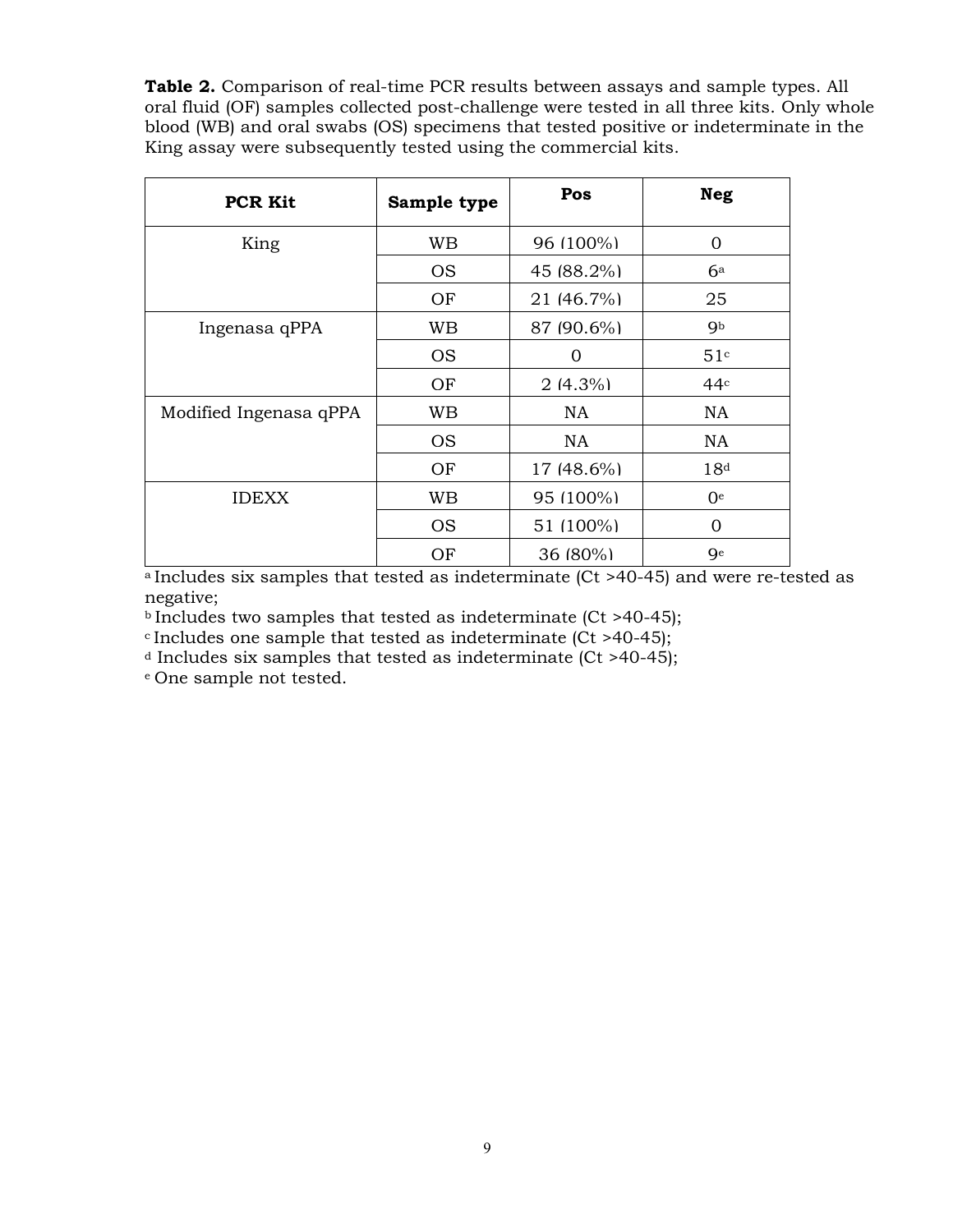**Table 3.** Serological testing of serum and oral fluids (OF) from ASFV-infected pigs using commercial ASF ELISA kits and the AAHL IFA.

|                                                 | Pre-challenge  |            |                           | Post challenge |  |  |  |
|-------------------------------------------------|----------------|------------|---------------------------|----------------|--|--|--|
| <b>Test</b>                                     | Pos            | <b>Neg</b> | Pos                       | <b>Neg</b>     |  |  |  |
| <b>Serum</b>                                    |                |            |                           |                |  |  |  |
| <b>IFA</b>                                      | $\Omega$       | 24         | 45 (25.9%) <sup>a</sup>   | 129            |  |  |  |
| <b>INgezim PPA Compac</b><br>1.1PPA.K.3 C-ELISA | $\Omega$       | 24         | 28 (16.1%) <sup>b</sup>   | 142            |  |  |  |
| <b>INgezim ASF</b><br>11.ASF.K.1 i-ELISA        | $\Omega$       | 24         | 29 (16.7%)                | 145            |  |  |  |
| ID.vet ID Screen<br>C-ELISA                     | $\Omega$       | 24         | 29 (16.8%) <sup>c</sup>   | 140            |  |  |  |
| ID.vet ID Screen<br>i-ELISA                     | $\overline{0}$ | 24         | 16 (9.2%) <sup>d</sup>    | 157            |  |  |  |
| Svanova ASFV-Ab<br>i-ELISA                      | $\Omega$       | 24         | 11 $(6.4\%)$ <sup>e</sup> | 162            |  |  |  |
| <b>Oral fluids</b>                              |                |            |                           |                |  |  |  |
| <b>IFA</b>                                      | $\Omega$       | 27         | $8(30.8\%)$               | 18             |  |  |  |
| <b>INgezim ASF</b><br>11.ASF.K.1 i-ELISA        | $\Omega$       | 27         | $\Omega$ f                | 26             |  |  |  |
| <b>ID.vet Oral Fluids</b><br>i-ELISA            | $\overline{0}$ | 26         | $8(30.8\%)$               | 18             |  |  |  |

a IFA samples positive at titre of ≥10; when cut-off of pos ≥20 applied, 42 (24.1%) samples were positive;

b Four additional serum samples tested as doubtful; 3 samples re-tested and confirm doubtful;

c Four additional serum samples tested as doubtful; 4 samples re-tested and only one was confirmed as doubtful, the remaining 3 were negative; one sample not tested  $(n =$ 173);

d Two additional serum samples tested as doubtful; one of two doubtful results tested as positive on repeat (counted in table), the other confirmed doubtful.

<sup>e</sup> One additional specimen not tested due to exhausted/insufficient volume.

f Two additional OF samples tested as doubtful; one of the two tested as negative on repeat; all false negatives were confirmed by re-testing.

ELISA. As for serum, all assays were specific when pre-challenge samples were tested, with no positives found. For oral fluids collected post-challenge (from day 3), results using the IDvet i-ELISA were comparable with the IFA reference test, with both tests detecting 8 positive samples. The Ingenasa i-ELISA was unable to detect antibodies in the oral fluids specimens tested.We also analysed the data to determine if there was a correlation between false negatives in the ELISA and antibody titre determined by the IFA test (Table 4). As expected, there was a general trend for false negative results to occur for serum with IFA titres <1280. However, even at higher titres, false negatives were observed in all ELISAs that were evaluated. The assays with the least number of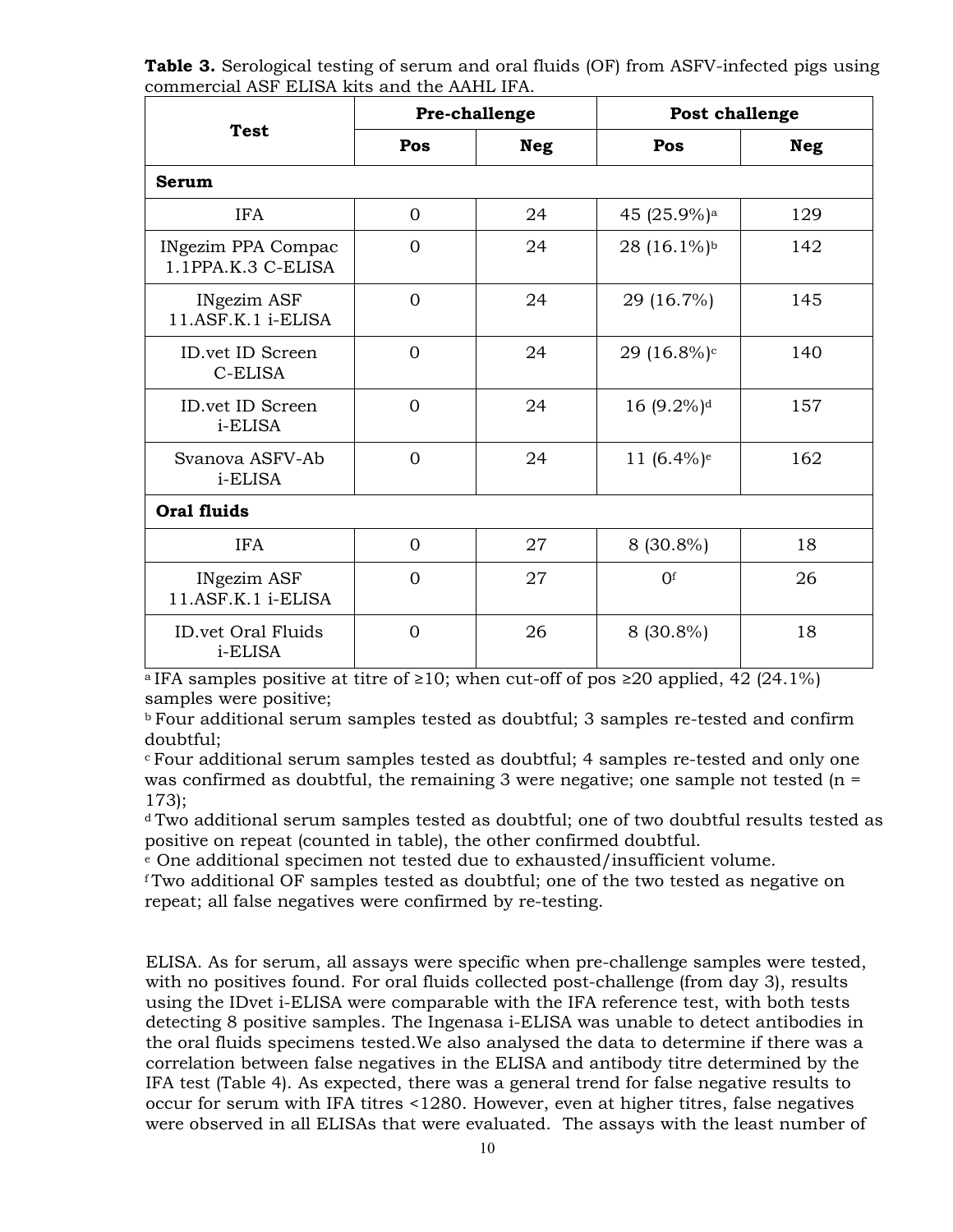|                            | No. of<br>serum<br>samples<br>IFA pos. | Number positive (%)                           |                                     |                                                    |                                             |                                             |
|----------------------------|----------------------------------------|-----------------------------------------------|-------------------------------------|----------------------------------------------------|---------------------------------------------|---------------------------------------------|
| <b>IFA</b><br><b>Titre</b> |                                        | INgezim<br><b>PPA</b><br>Compac<br>1.1PPA.K.3 | INgezim<br><b>ASF</b><br>11.ASF.K.1 | <b>IDvet ID</b><br><b>Screen</b><br><b>C-ELISA</b> | <b>IDvet ID</b><br><b>Screen</b><br>i-ELISA | <b>Svanova</b><br><b>ASFV-Ab</b><br>i-ELISA |
| 40                         | $\overline{4}$                         | $\mathbf{0}$                                  | $\Omega$                            | 0 <sup>c</sup>                                     | $\overline{0}$                              | $0(0\%)$                                    |
| 160                        | 10                                     | 3(30) <sup>a</sup>                            | 4 (40)                              | $5(56)^d$                                          | 1(10)                                       | $1(11.1\%)^h$                               |
| 320                        | $\overline{2}$                         | 1(50)                                         | 1(50)                               | 1(50)                                              | 0(0)                                        | $\overline{0}$                              |
| 640                        | 3                                      | 2(67)                                         | 3(100)                              | 3(100)                                             | 2(67)                                       | $1(33.3\%)$                                 |
| 1280                       | 1                                      | 1(100)                                        | 1(100)                              | 1(100)                                             | 1(100)                                      | $1(100\%)$                                  |
| 2560                       | 13                                     | $12(92)$ <sup>b</sup>                         | 11 (85)                             | $11(85)$ <sup>e</sup>                              | $6(46)$ s                                   | $5(38.5\%)$                                 |
| 5120                       | 1                                      | 1(100)                                        | 1(100)                              | 1(100)                                             | 1(100)                                      | $1(100\%)$                                  |
| 10240                      | 6                                      | 6(100)                                        | 6(100)                              | $5(83)$ f                                          | 6(100)                                      | $2(33.3\%)$                                 |
| 40960                      | 2                                      | 2(100)                                        | 2(100)                              | 2(100)                                             | 2(100)                                      | $2(100\%)$                                  |
|                            | <b>False negatives:</b>                | 14                                            | 13                                  | 13                                                 | 23                                          | 23                                          |

**Table 4.** Comparison of ELISA results with IFA serum antibody titres. Results for serum samples with an IFA titre ≥40 are shown.

a Three additional doubtful results for C-ELISA for samples with an IFA titre of 160; two samples were re-tested and result was confirmed;

b One additional doubtful result for the C-ELISA for samples with an IFA titre at 2560; result was confirmed by re-testing;

c One additional doubtful result for C-ELISA for samples with IFA titre of 40; re-test for this sample was negative;

d Only 9 samples tested. One additional doubtful result for C-ELISA for sample with an IFA titre of 160; re-test for this sample was negative;

e One additional doubtful result for the C-ELISA for sample with an IFA titre at 2560; re-test for this sample was negative;

<sup>f</sup> Two samples tested as doubtful in the i-ELISA; re-test for these samples confirmed one as doubtful and the other as positive;

<sup>g</sup> One additional sample tested as doubtful and confirmed by re-test;

h One specimen not tested due to exhausted/insufficient volume.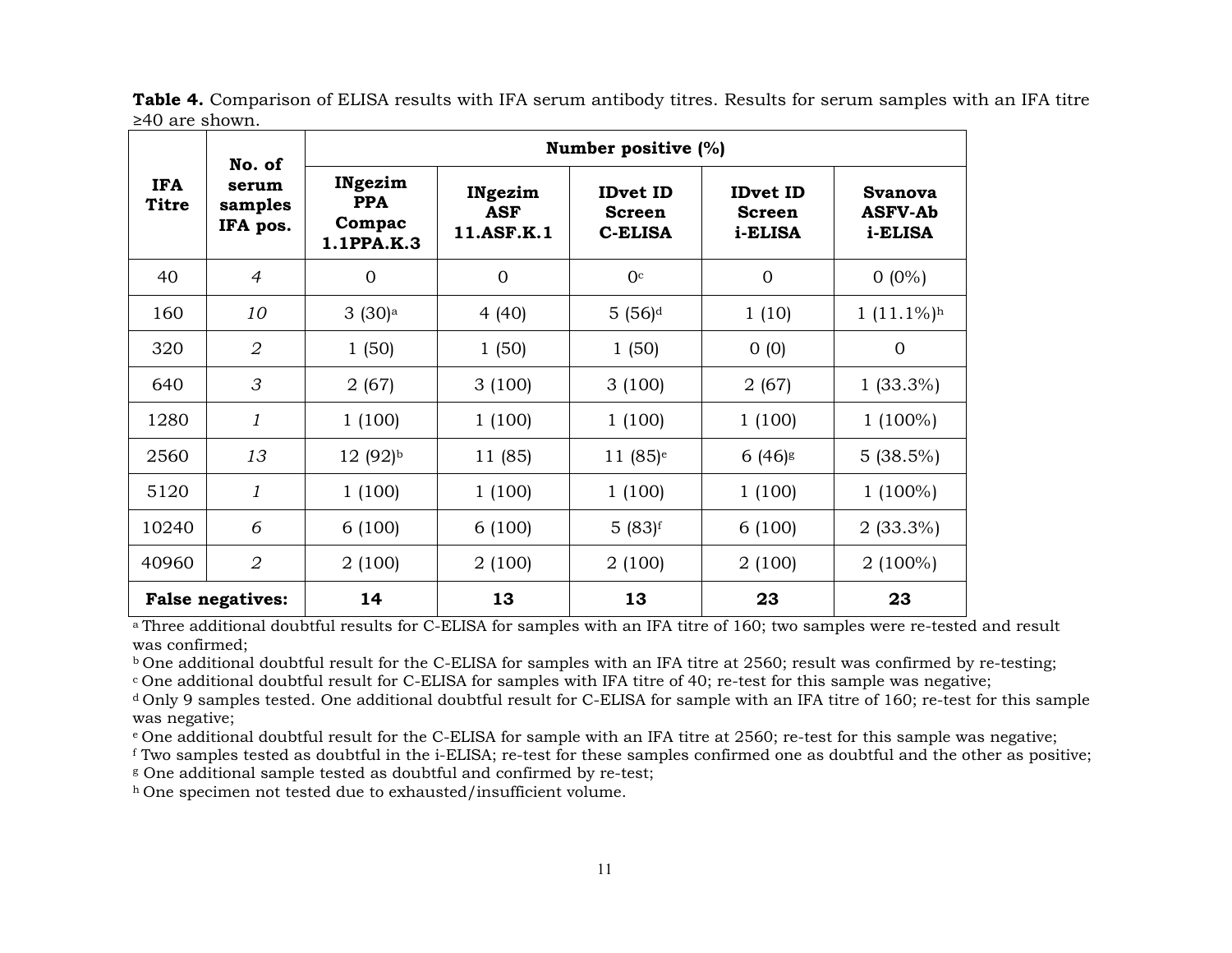false negative results were the two Ingenasa ELISAs and the ID.vet C-ELISA, while the most false negatives were found using the IDvet i-ELISA and the Svanova i-ELISA.

#### *Comparison of diagnostic performance as a function of the diagnostic specimen tested.*

The collection of multiple specimens from infected pigs allowed for direct comparison of the detection of ASFV in oral fluid, oral swabs and blood/serum by PCR and the detection of ASFV antibody. The levels of antibodies in serum versus oral fluids showed a similar pattern (Fig. 2), albeit with much lower titres found in oral fluids, ranging from 10 to 40, compared to titres of up to 40,960 in serum.



**Fig. 2.** Comparison of the detection of antibodies in serum and oral fluids using the IFA test. Geometric mean titres are shown on the y axes. Results from Experiment 1 ( $n = 8$ ) pigs) and Experiment 2 ( $n = 16$  pigs) are shown in A and B, respectively. Errors bars, SD of the mean.

ASFV DNA was detected in blood from day 3 in directly inoculated pigs and from day 7 in contact pigs. Shedding in oral fluid was detected by PCR from day 5, corresponding to virus detected in oral swabs from direct inoculates. PCR-positive oral swabs from contact pigs were first detected on day 7 post-inoculation. Therefore, although there was a delay of 2 days between detection of viral DNA in blood versus oral samples for directly inoculated pigs, this was synchronous for contact pigs.

#### **Discussion:**

We have compared gold standard laboratory diagnostics with commercially available diagnostic kits for the detection of antibodies to ASFV and viral DNA using samples collected from experimentally-infected pigs. This study has shown that for serum, the OIErecommended IFA test was more sensitive than the ELISAs tested. This is consistent with previous comparisons of ASF serological tests (Gallardo et al., 2015), and underscores the necessity for further development of sensitive commercial ELISAs that are able to match the performance of the IFA test. The latter requires handling of 'live' virus antigen by skilled technicians within biocontainment facilities that are currently limited in the U.S. In the event of an outbreak, the availability of sensitive commercial tests will enable rapid roll-out of diagnostic capability to front line veterinary diagnostic laboratories for ASF diagnosis and surveillance. It was notable that for oral fluids testing, the ID.vet Oral Fluids i-ELISA performed at comparable levels of sensitivity to the IFA test, albeit using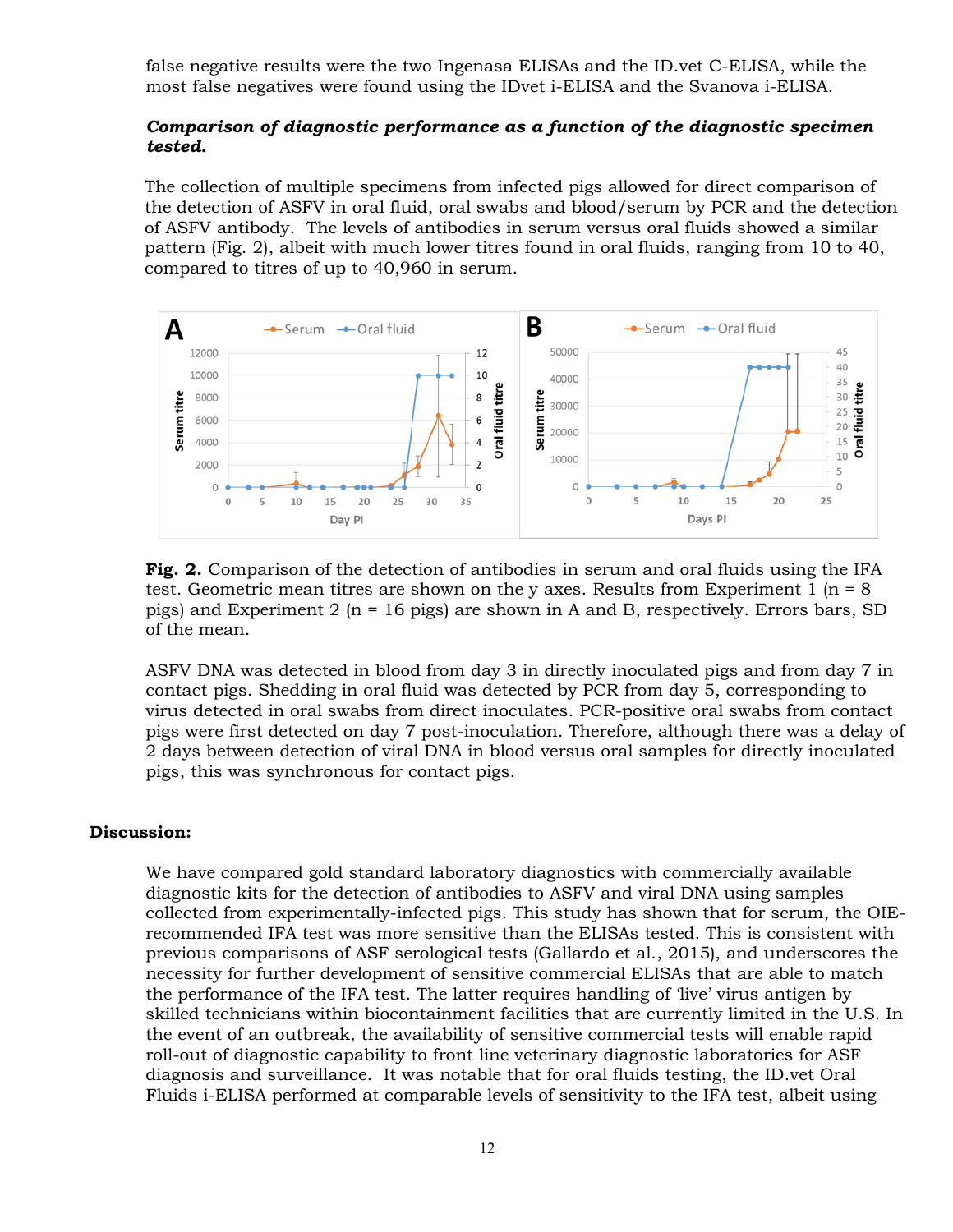relatively low sample numbers. However, this assay was provided as a prototype and at the time of writing, it is not known when this will be available commercially.

Using limited numbers of oral fluid samples, we found that the antibodies to ASFV could be detected in these samples with similar kinetics as serum antibodies, albeit at much lower titres. These results support the use of the oral fluids as a group specimen for diagnostic testing. However, further testing with additional antibody-positive oral fluids with matched serum samples will be required to fully validate this approach.

Our evaluation of two commercially available PCR kits demonstrated that both the Ingenasa and the IDEXX kits have comparable levels of performance compared to the OIErecommended King assay for testing whole blood for ASFV DNA. In contrast, for oral fluid testing the IDEXX RealPCR ASFV DNA test was superior to the King assay and the Ingenasa qPPA kit, which failed to detect any oral swabs and only 2 of 46 oral fluid specimens. A modified Ingenasa kit subsequently provided by the manufacturer for oral fluid testing showed marked levels of improvement, but still lagged behind the IDEXX kit in terms of sensitivity. When this study was conceived, only the IDEXX and Ingenasa assays were available commercially. However, other commercial kits are now available, such as the QIAGEN virotype® ASFV PCR. It will be important to evaluate these assays for their utility to test oral fluids.

For this study, we chose to use a moderately virulent strain of ASFV for the experimental infections, which has a relatively slow clinical progression, compared to highly virulent, enabling the collection of both virus- and antibody-positive specimens. The use of a highly virulent strain would have enabled the detection of viral DNA, but pigs rarely (or weakly) seroconvert before death/humane endpoint. Conversely, the use of a low pathogenic strain would have allowed the collection of seropositive sera and oral fluids, the levels of virus in the blood and saliva would have been expected to be low or absent. Our approach therefore enabled us to maximize sample collection to address the objectives. It should be noted, however, that the Malta/78 strain of ASFV is a genotype I virus. ASF viruses belonging to this genotype circulate in Africa where the virus is endemic, but this does not represent the current outbreak virus in Europe (genotype 2), which may differ antigenically from genotype 1 viruses. Future work should evaluate commercial ELISAs using serum and oral fluids derived from pigs that have seroconverted from genotype 2 ASFV infections, to confirm the performance of these tests.

This study supports previous studies that indicate that oral fluids have strong potential for surveillance testing. The pooling of samples accelerates the rate of testing during an outbreak, while conserving reagents that might be in scarce supply. The incorporation of oral fluid, as a pooled sample from a pen of pigs, satisfies the user need for sample collection methods that are non-invasive and can be collected on an as needed basis. We have evaluated and identified the sensitive PCR and ELISA kits that are available commercially. This information will assist the swine industry and animal health decision makers concerning the tools and surveillance strategies available to deal with the potential emergence of ASFV in North America.